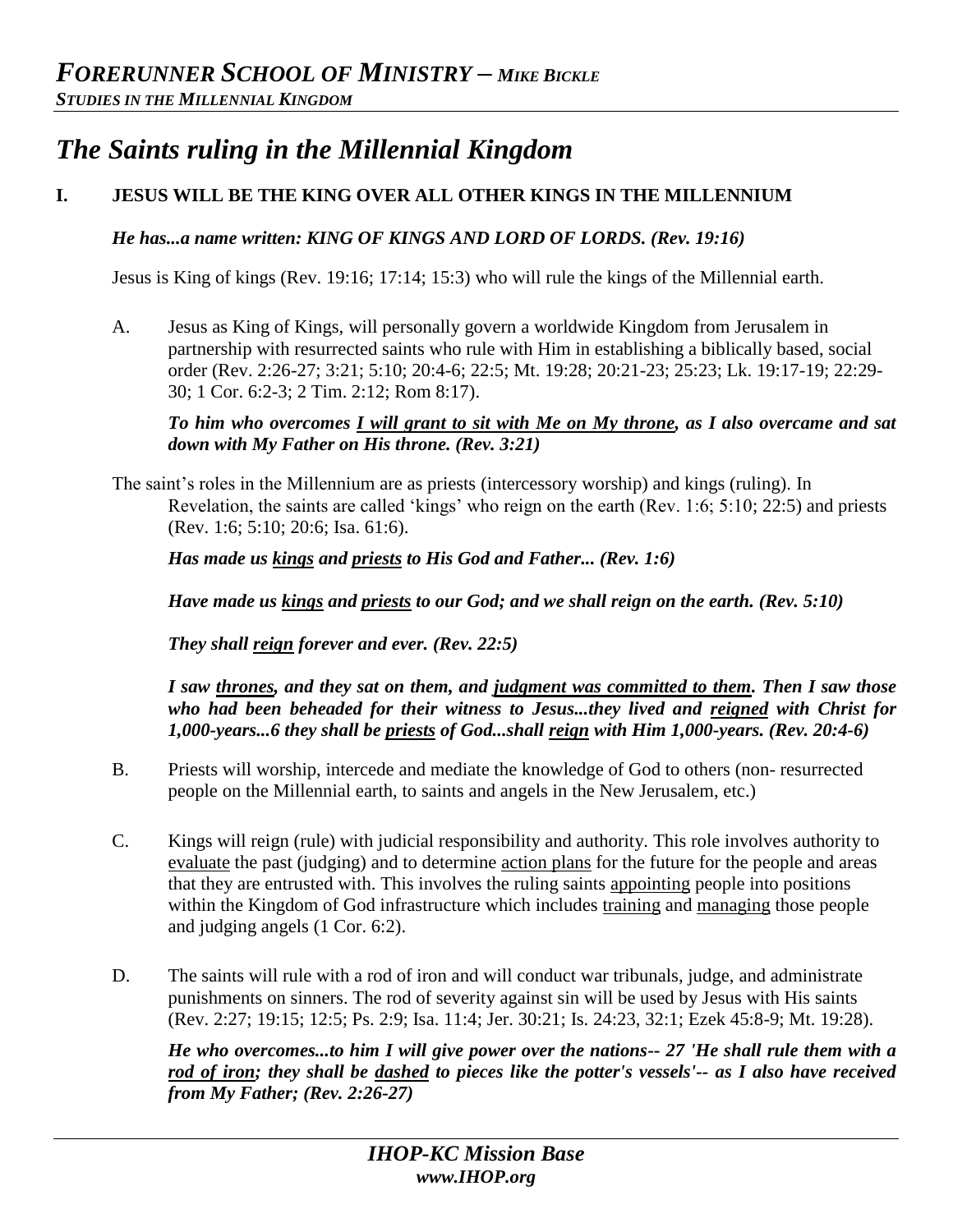## **II. THE PROGRESSIVE INCREASE OF JESUS' GOVERNMENT**

#### *Of the increase of His government and peace there will be no end, upon the throne of David and over His kingdom, to order it and establish it with judgment and justice from that time forward, even forever. (Isa. 9:7)*

A. Jesus' government will progressively spread to all nations (Isa. 9:7; 16:5; Jer. 23:5). It may take decades for all healing of the land and the governments of the earth.

Social improvements or the healing of the nations will be progressive not instantaneous after Jesus' coming. There will be a progressive improvement in all areas of life.

*Tree of life...the leaves of the tree were for the healing of the nations. (Rev. 22:2)* 

*But to you who fear My name the Sun of Righteousness shall arise with healing in His wings; and you shall go out and grow fat like stall-fed calves. (Mal. 4:2)* 

- Learning and applying what is learned is a key emphasis in Millennial passages. As wisdom is gained and applied, then many areas of life improve progressively (vegetation, economy, longevity of life, relationship with animals).
- All will not automatically be converted and obey God and all nations will not automatically be discipled. It will take time to establish this. There is a dynamic relationship to the environment of a geographic area and the righteousness of those who live in that region. Righteousness is learned through God's judgments (Isa. 26:9). It is a false assumption to think that all areas of life and all people will be instantly healed and perfected at Jesus' coming.
- B. The process of healing people physically will be accelerated in the Millennium (Isa. 35:5-6).

## **III. MORE SCRIPTURES ON SAINTS RULING IN THE AGE TO COME**

*The saints will judge the world...3 Do you not know that we shall judge angels?.... (1 Cor. 6:2-3)*

*If we endure, we shall also reign with Him. If we deny Him, He also will deny us. (2 Tim. 2:12)*

*…heirs of God and joint heirs with Christ, if indeed we suffer with Him... (Rom 8:17)*

*Jesus said... "...in the regeneration, when the Son of Man sits on the throne of His glory, you who have followed Me will also sit on 12 thrones, judging the 12 tribes of Israel. (Matt. 19:28)*

*I bestow upon you a kingdom, just as My Father bestowed one upon Me, 30 that you may eat and drink at My table in My kingdom, and sit on thrones judging the 12 tribes of Israel. (Luke 22:29-30)* 

*He (nobleman in the parable) said to him, 'Well done, good servant; because you were faithful in a very little, have authority over ten cities.' 19 Likewise.., 'You also be over five cities.' (Lk. 19:17-19)*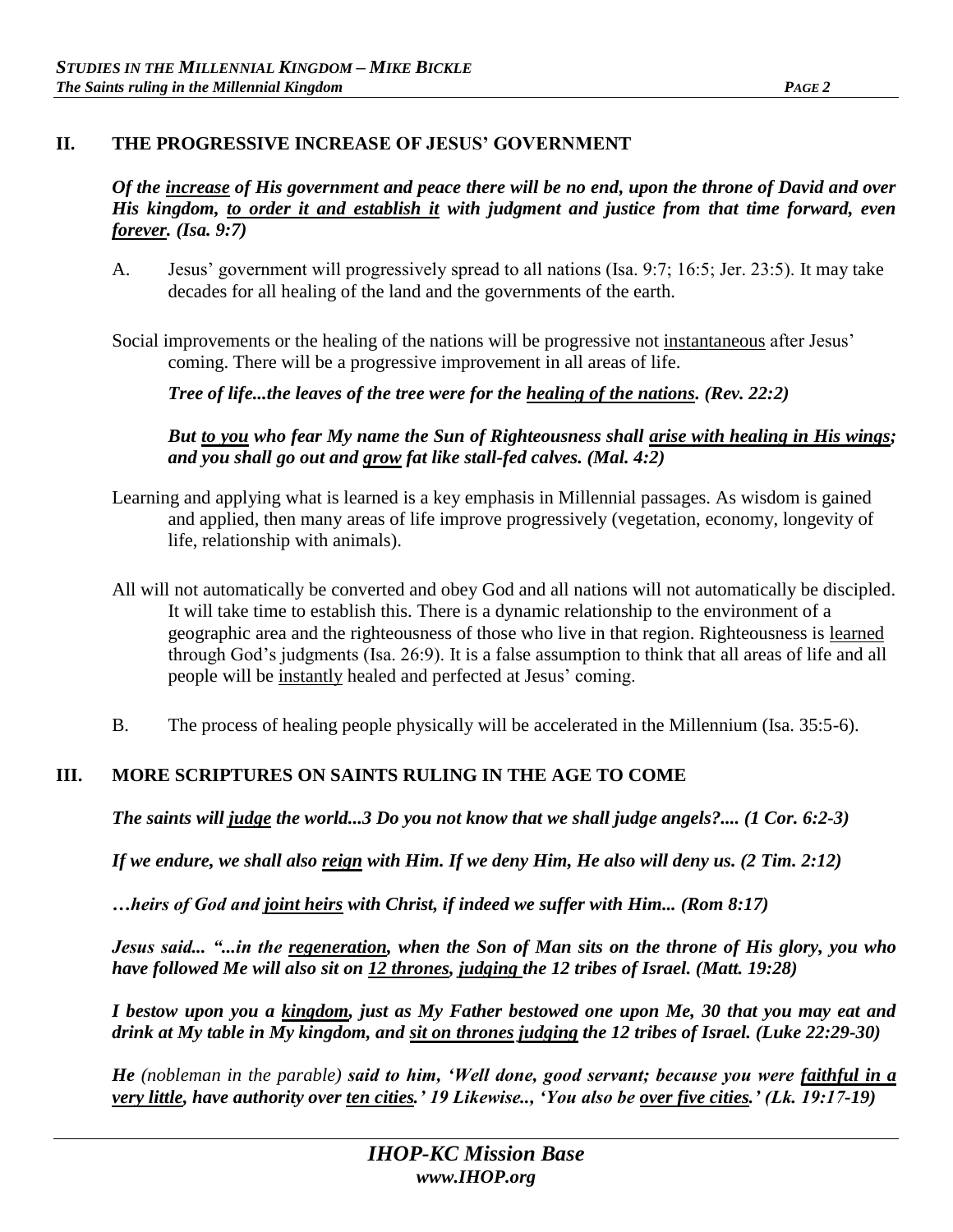## **IV. RIGHT VIEW OF AUTHORITY IN THE MILLENNIAL GOVERNMENT**

- A. Our view of authority dynamically shapes our view of seeking rewards in ruling the nations with Jesus after His Second Coming. If we see authority mostly as the way to establish our personal honor before people and the way to secure our comfort then we may draw back from seeking rewards. Many are content to view their eternity without caring about reward if it mostly means secure more personal honor and comfort. *However, if we view authority as the way to close partnership with Jesus in establishing on earth what is dear to His heart,* then we will want the fullness of authority that God has invited us to walk in during the Millennial Kingdom.
- B. The paradigm of Millennial authority based on "desiring our personal honor and comfort by being over people" is the common paradigm that originated with Satan.

*The rulers of the Gentiles lord it over them, and...exercise authority over them. 26 Yet it shall not be so among you... (Mt. 20:25-28)* 

- C. Jesus' view of authority (ruling) in the Millennial Kingdom is to walk in the delight of intimate partnership with the Father and His people so as to serve and enrich all.
- D. The Father gave Jesus the nations as His reward because of the Father's profound respect, trust and affection for Him. Therefore, the Father entrusted to Jesus what was precious to Him. Thus, He mandated that Jesus disciple the nations to bring them to the fullness of blessing under the Father's authority. Jesus enjoys each step of the process of working with the Father.
- E. In the same way that Jesus cherishes ruling with His Father, so we will have joy (enjoyment) in ruling in the nations with Jesus.

*Well done, good and faithful servant; you were faithful over a few things, I will make you ruler over many things. Enter into the joy (enjoyment) of your Lord. (Mt. 25:21)* 

- F. We will enjoy each step of the process of working with Jesus to bring the earth under the Father's authority. This involves working through specific plans in intimate partnership with the One we love. Jesus rewards us with authority or the privilege of close partnership with Him, in response to His respect of our life choices to love Him and to serve others in meekness.
- G. Jesus entrusts what is dear to Him (the mandate from the Father to disciple the nations) to us. We will enjoy a mutual delight with Him in working to impart the Father's ways and values to the people that God loves and to the people that we will know and cherish.
- H. *Summary*: the paradigm of pride in authority and reward is one that seeks self glory in ruling over people. The Bridal paradigm of authority and reward is to cherish working closely with the One we love and to enjoy laboring with in the details of discipling the nations to bring them to fullness of blessing under the Father's authority. *Premise:* Personal rewards in the Millennial Kingdom are a foundational dimension in our lives in fulfilling our full prophetic destiny.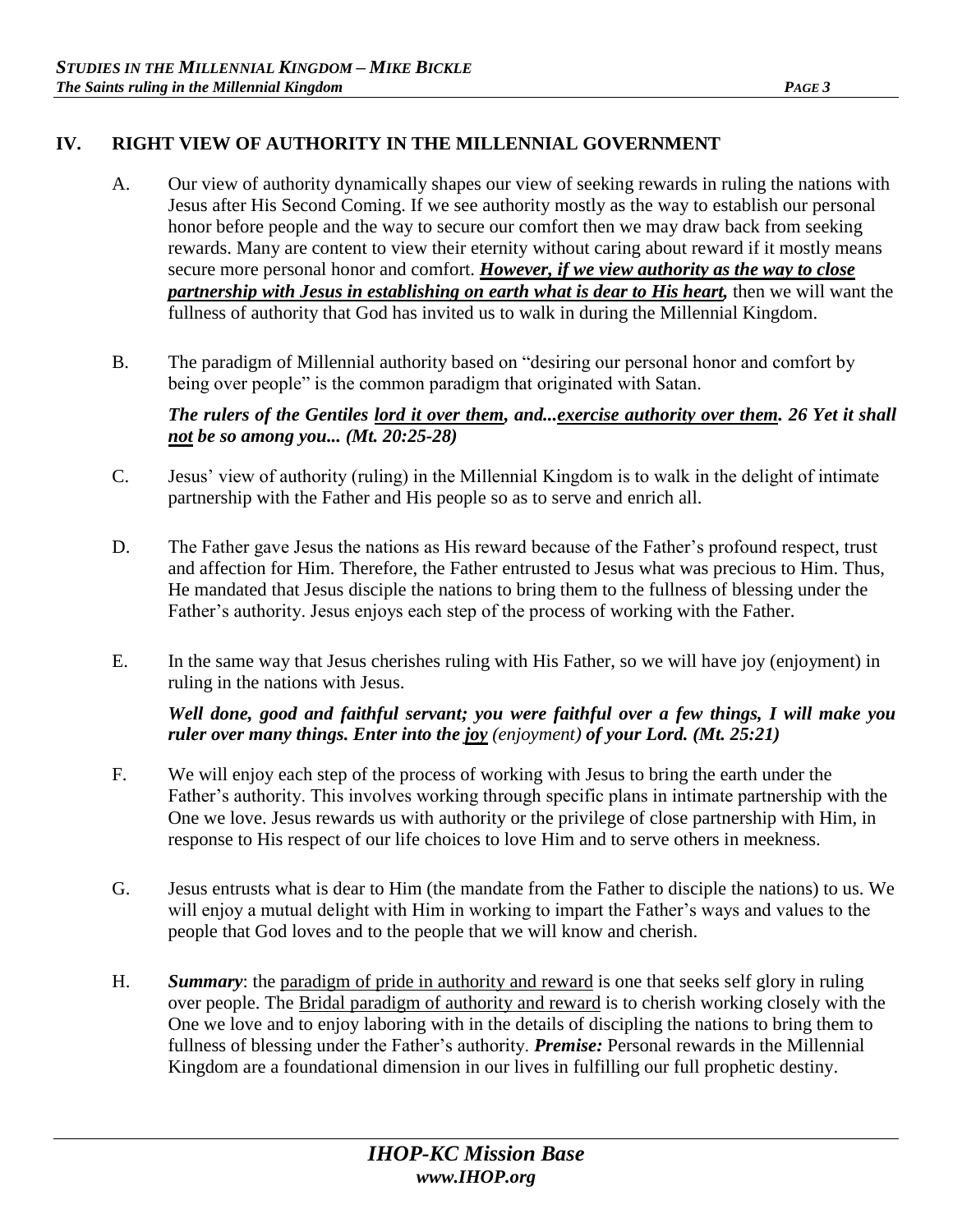## **LIVING IN THE NEW JERUSALEM WHILE REIGNING ON EARTH**

- We will reign on earth while living in resurrected bodies in the New Jerusalem. In other words, our residence will be in the New Jerusalem as our governmental responsibilities will be on earth. I liken this to senators who live in their home state with a government office in Wash., DC.
- *Resurrected saints will not fully co-mingling with those in natural bodies.* Inhabitants on the Millennial earth (with non-resurrected bodies) will work closely with saints with resurrected bodies. Marriage will continue among those in non- resurrected bodies. Those with resurrected bodies who live in the New Jerusalem will not be given to marriage.
- I. The apostles talked to Moses and Elijah on the mount of Transfiguration and then Jesus for forty days after His resurrection (Acts 1:3).
- J. Even now, sometimes spirit beings (demons and angels) appear in the natural realm to interact with people in natural bodies.

# **V. NATURAL AND SUPERNATURAL GOVERNMENT**

- The resurrected saints will occupy the highest positions of government in the Spirit in the Millennial earth. This will be parallel yet superior to the relationship of angels to demonic principalities at this present time (Eph. 6:12; Dan. 10:12-13). Saints will rule over angels (who will have a support role) (1 Cor. 6:2; Heb. 1:14).
- A. Michael the archangel warred against demon principalities over Persia making an impact that influenced political leaders in that day (Dan. 10:12-13).
- B. Governmental authority in the spirit is now carried out by angels who have charge over cities.

*Then He called out…., "Let those (angels) who have charge over the city draw near, each with a deadly weapon in his hand." 2 Suddenly six men (angels) came from the direction...which faces north, each with his battle-ax in his hand. (Ezek. 9:1-2)*

## **VI. JESUS AS KING OF TWO TYPES OF KINGS**

A. John saw Jesus as the ruler over two sets of kings. The Millennial kings of the earth with natural bodies and the resurrected saints who were made kings.

*Jesus Christ…the ruler over the kings of the earth. To Him who loved us…6 and has made us kings and priests to His God and Father. (Rev. 1:5-6)* 

B. Jesus will rule over the Millennial kings who have non-resurrected bodies (Ps. 72:11; 102:15; 138:4; 148:11; Isa. 60:10-11, 62:2; Rev. 12:5; 15:4; 21:24). Jesus will rule over saints who have become kings with resurrected bodies (Rev. 2:26-27; 3:21; 5:10; Mt. 19:28; Lk. 22:29-30).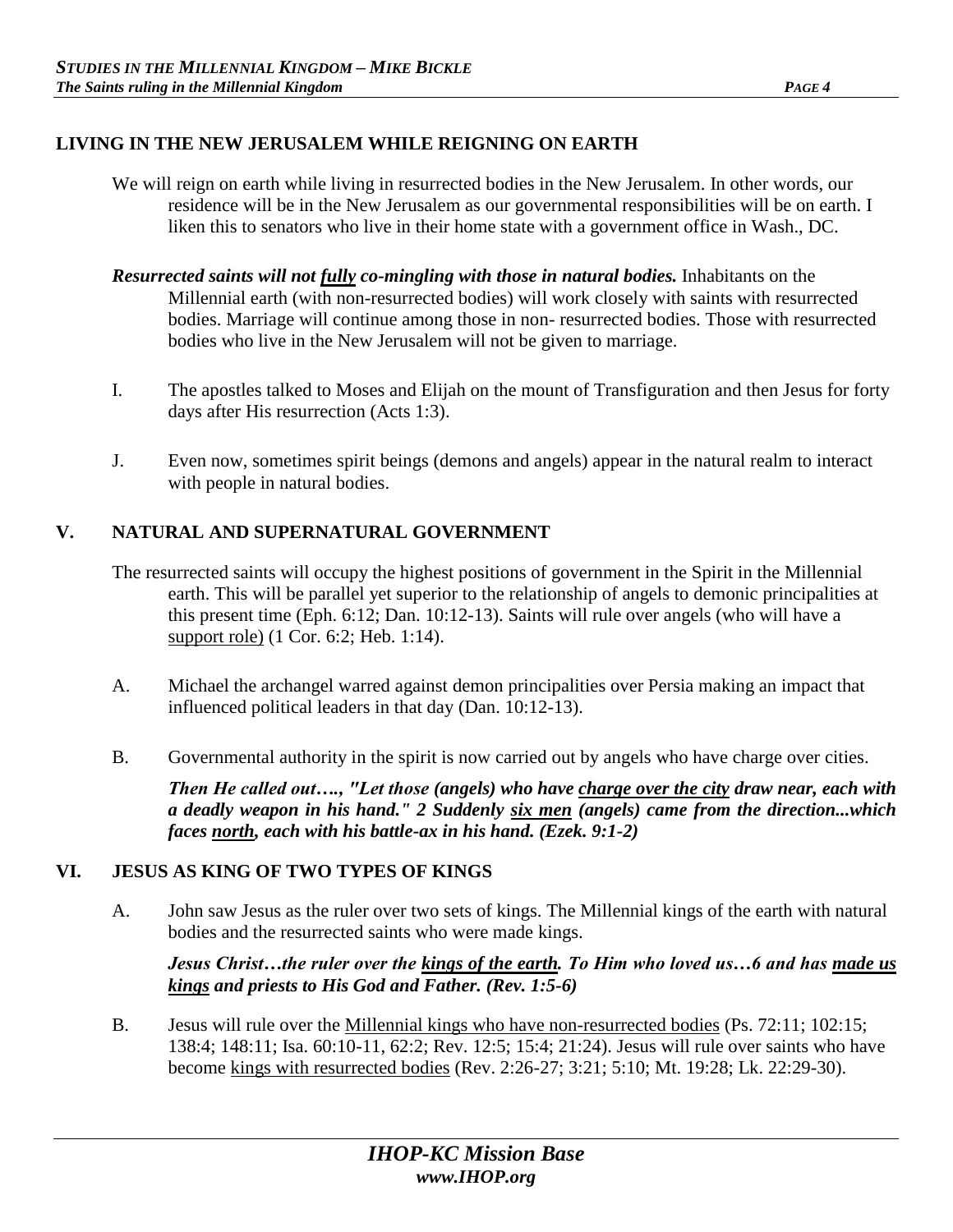### **VII. JESUS' PERSONAL PROPHECIES CONCERNING THE MILLENNIAL KINGDOM**

- A. Scripture has more prophecies about Jesus' role in the Millennium than His first coming!
- B. Several prominent OT men had significant personal prophecies recorded in Scripture concerning their role in the Millennial Kingdom. Thus, they had more prophecies in Scripture about their Millennial function than they had about their ministry during their life time.
- C. *Premise:* the complete fulfillment of some prophetic words concerning the saints now may be in the Millennium as was true in the example of several OT saints.
- D. Jesus had far more prophecies about His role in the Millennial reign after His Second Coming than His role at His first coming!

*He will be great, and will be called the Son of the Highest; and the Lord God will give Him the throne of His father David. 33 And He will reign over the house of Jacob forever, and of His kingdom there will be no end. (Lk. 1:32-33)* 

*Therefore I will divide Him (Jesus) a portion with the great (in the Millennium), and He shall divide the spoil with the strong (in the Millennium), because He poured out His soul unto death...and made intercession for the transgressors. (Isaiah 53:12)* 

E. The nation of Israel has more prophecies about their role in the Millennium than before it. The Millennial reign of Jesus is the first time in history in which *all Israel will be saved* and brought to fullness (maturity; Rom. 11:12) resulting in life from the dead (Rom. 11:15) for the whole world. All Israel being saved means that literally 100% of the Jewish people who survive the Great Tribulation will be born again believers in Jesus.

#### **VIII. THE APOSTLES RECEIVED PROPHECIES FOR THE MILLENNIAL KINGDOM**

- A. Jesus gave "personal prophecies" to the apostles related to their governmental roles in the Millennium to motivate them to walk worthy during their earthly life. Some personal prophecies have their greatest fulfillment in the Millennium (Mt. 19:27-29; Lk. 22:29-30).
- B. Jesus spoke to the apostles of having thrones (Millennial positions of authority) related to their earthly obedience, sacrifice and servanthood (Mt. 19:27-29; 25:14-46; Lk. 22:24-30; 19:11-27).

*Peter said to Him, "See, we have left all and followed You. Therefore what shall we have?" 28 Jesus said, "Assuredly I say to you, that in the regeneration, when the Son of Man sits on the Throne of His glory, you who have followed Me will also sit on 12 thrones, judging the 12 tribes of Israel. (Matt. 19:26-28)* 

*You are those who have continued with Me in My trials. 29 I bestow upon you a kingdom, just as My Father bestowed one upon Me, 30 that you may eat and drink at My table in My kingdom, and sit on thrones judging the twelve tribes of Israel." (Lk. 22:28-30)*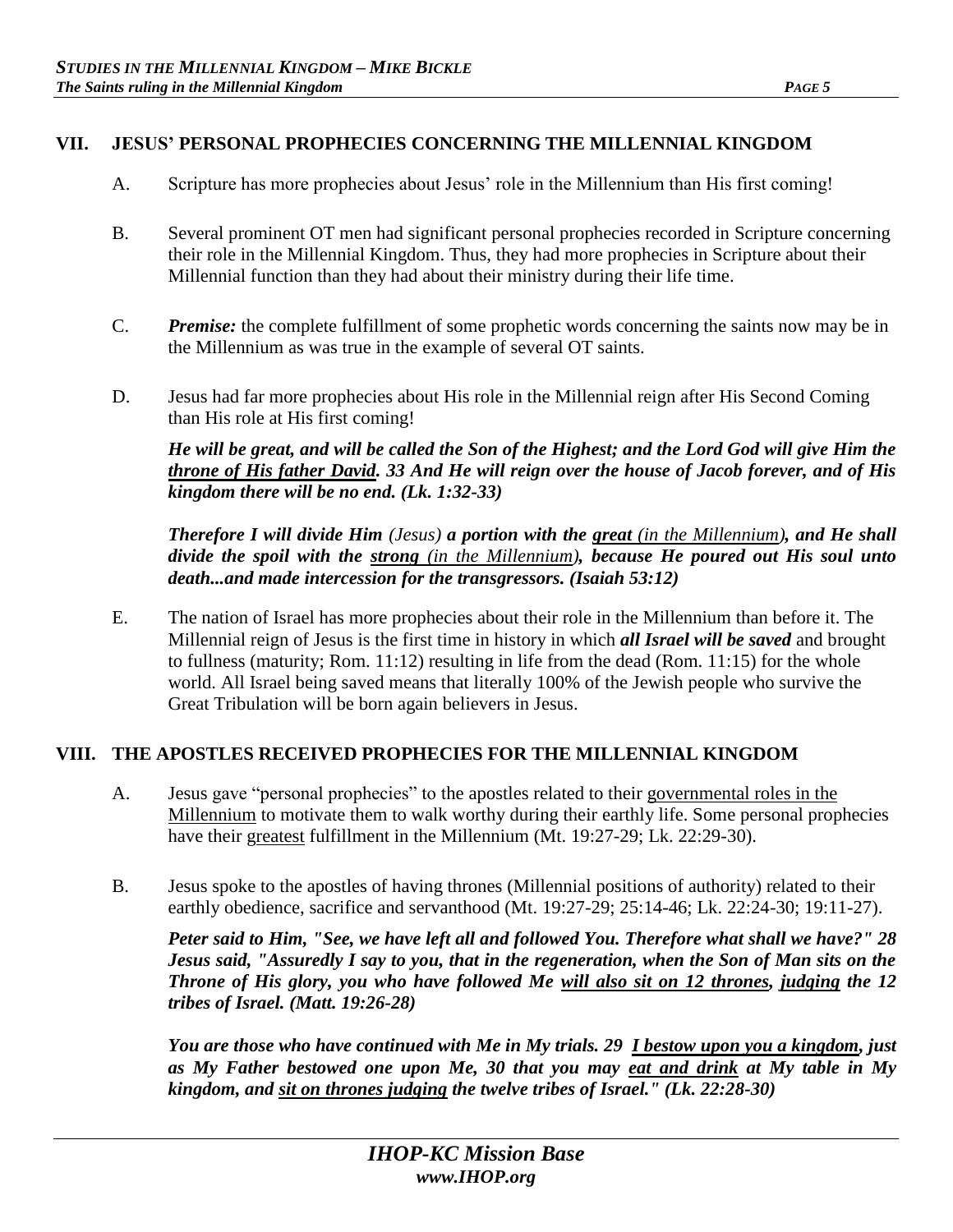## **IX. DAVID'S PERSONAL PROPHECIES FOR THE MILLENNIAL KINGDOM**

- A. King David had more personal prophecies in Scripture about his 1,000-year role in the Millennial Kingdom in Jerusalem than his 40-year kingship in Jerusalem during his life.
- On three occasions David was promised to rule Israel during his earthly life (1 Sam. 13:14; 15:28; 16:1- 13) yet on five other prophetic occasions David's rule over Israel in the Millennial Kingdom was referenced (Ezek. 34:23-24; 37:24-25; Isa. 55:3-4; Jer. 30:9; Hos. 3:4-5; then possibly in Am. 9:11-12 and in a double fulfillment in 1 Sam. 13:14).
- Samuel's first prophecy to David was to reveal that God commanded David to be commander over Israel. This was partially fulfilled in David's 40 year reign as king during his lifetime.

*The LORD has commanded him to be commander over His people.... (1 Sam. 13:14)* 

B. Isaiah repeated Samuel's prophecy, approximately 300 years after David died.

*The sure mercies of David. 4 Indeed I have given him as a witness to the people, a leader and commander for the people. (Isa. 55:3-4)* 

C. God spoke to this Solomon after David's death.

*I have chosen Jerusalem, that My name may be there; and I have chosen David to be over My people Israel. (2 Chr. 6:6)* 

D. Just before David died, he spoke of his role on earth after his life time.

*David assembled at Jerusalem all the leaders of Israel...and all the mighty men of valor. 2 Then King David rose to his feet and said, "Hear me, my brethren and my people: I had it in my heart to build a house of rest for the ark... 4 The LORD God of Israel chose me above all the house of my father to be king over Israel forever, for He has chosen Judah to be the ruler...and among the sons of my father, He was pleased with me to make me king over all Israel...6 He said to me, 'It is your son Solomon who shall build My house...7 I will establish his kingdom forever, if he is steadfast to observe My commandments…' (1 Chr. 28:1-7)* 

E. Nathan revealed God's desire for David's house, kingdom and throne to continue forever.

*Your (David's) house and your kingdom shall be established forever before you (David). Your throne shall be established forever. (2 Sam. 7:16)* 

F. Ezekiel's prophecy about David's Millennial role.

*David My servant shall be king over them...they shall also walk in My judgments...25 Then they shall dwell in the land that I have given to Jacob My servant, where your fathers dwelt; and they shall dwell there, they, their children, and their children's children, forever; and My servant David shall be their prince forever. (Ezek. 37:24-25)* 

*I will establish one shepherd over them...My servant David...24 I, the LORD, will be their God, and My servant David a prince among them; I, the LORD, have spoken. (Ezek. 34:23-24)*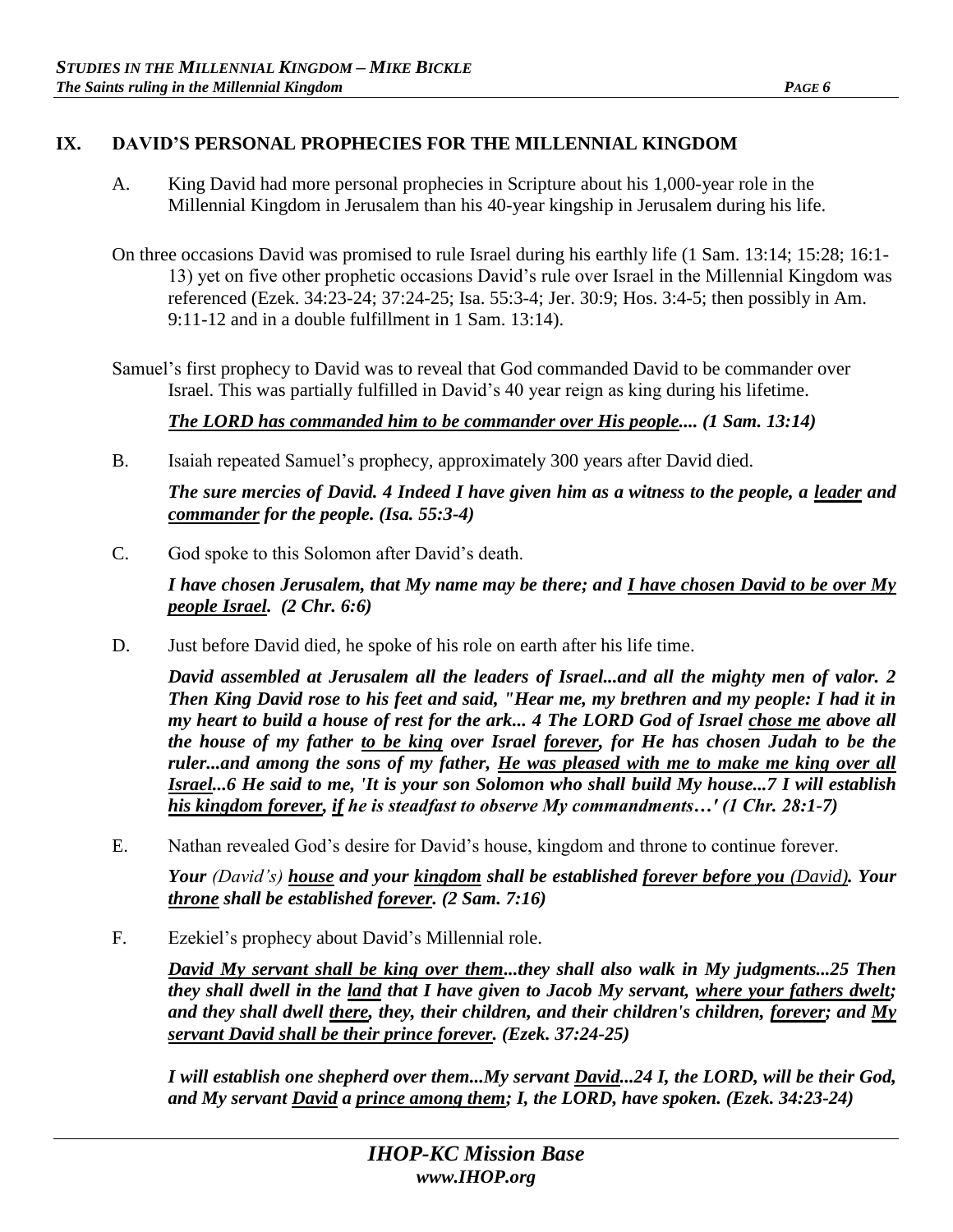G. There are other references to David's future rule.

*Should you not know that the LORD God of Israel gave the dominion over Israel to David forever, to him and his sons…? (2 Chr. 13:5)* 

*Afterward the children of Israel shall return and seek the LORD their God and David their king. They shall fear the LORD and His goodness in the latter days. (Hosea 3:5)* 

*They shall serve the LORD their God, and David their king, whom I will raise up for them. (Jer. 30:9)* 

- H. Scriptures speak of Jesus sitting on the throne of David calling Him the Son of David. However, the title "My servant, David" in the Old Testament is used only for the actual man David and not Jesus. Jesus is never actually called David in the Scriptures. Zechariah spoke of the Messiah as the Branch unto David (Jer. 23:5), Jesus is referred to as Son of David (15 times), the Seed of David (John 7:42; Rom. 1:3; 2 Tim. 2:8), Root of David (Rev. 5:5), and Root and Offspring of David (Rev. 22:16), but Jesus is not once referred to as David.
- I. In Isa. 55:4; Jer. 30:9; Ezek. 37:21-25; 34:24; Hos. 3:5, God is distinguished from the historical king David. The literal interpretation of these prophecies point to the historical King David who receives a resurrected body at the Second Coming. Only King David could sit as king under Jesus as King of kings in the Millennial Kingdom without violating prophecies of the Davidic reign. King David will be appointed as a regent over Israel ruling under Jesus.
- David was the first "Millennial theologian" in the Scripture. He understood that only the meek enter their complete inheritance (combination of their role in this age and the age to come).

*For evildoers shall be cut off; but those who wait on the LORD, they shall inherit the earth. 10 For yet a little while and the <u>wicked shall be no more</u>; indeed, you will <u>look carefully</u> for his place, but it shall be no more. 11 But the meek shall inherit the earth... (Ps. 37:9-11)* 

*The LORD knows the days of the upright, and their inheritance shall be forever. 22 For those blessed by Him shall inherit the earth...those cursed...shall be cut off. (Ps. 37:18, 22)* 

*The righteous shall inherit the land, and dwell in it forever. (Ps. 37:29)* 

*Delight yourself in the LORD, and He shall give you the desires of your heart. 5 Commit your way to the LORD, Trust in Him, and He shall bring it to pass. 7 Rest in the LORD, and wait patiently for Him; do not fret because of him who prospers in his way...the man who brings wicked schemes to pass. 8 Cease from anger...do not fret--it only causes harm. (Ps. 37:4-8)* 

*When David heard it, he said, "My kingdom and I are guiltless before the LORD forever of the blood of Abner... (2 Sam. 3:28)* 

Jesus provided us with an interpretive key to the prophecies in David's life based on meekness.

*Blessed are the meek, for they shall inherit the earth. (Mt. 5:5)*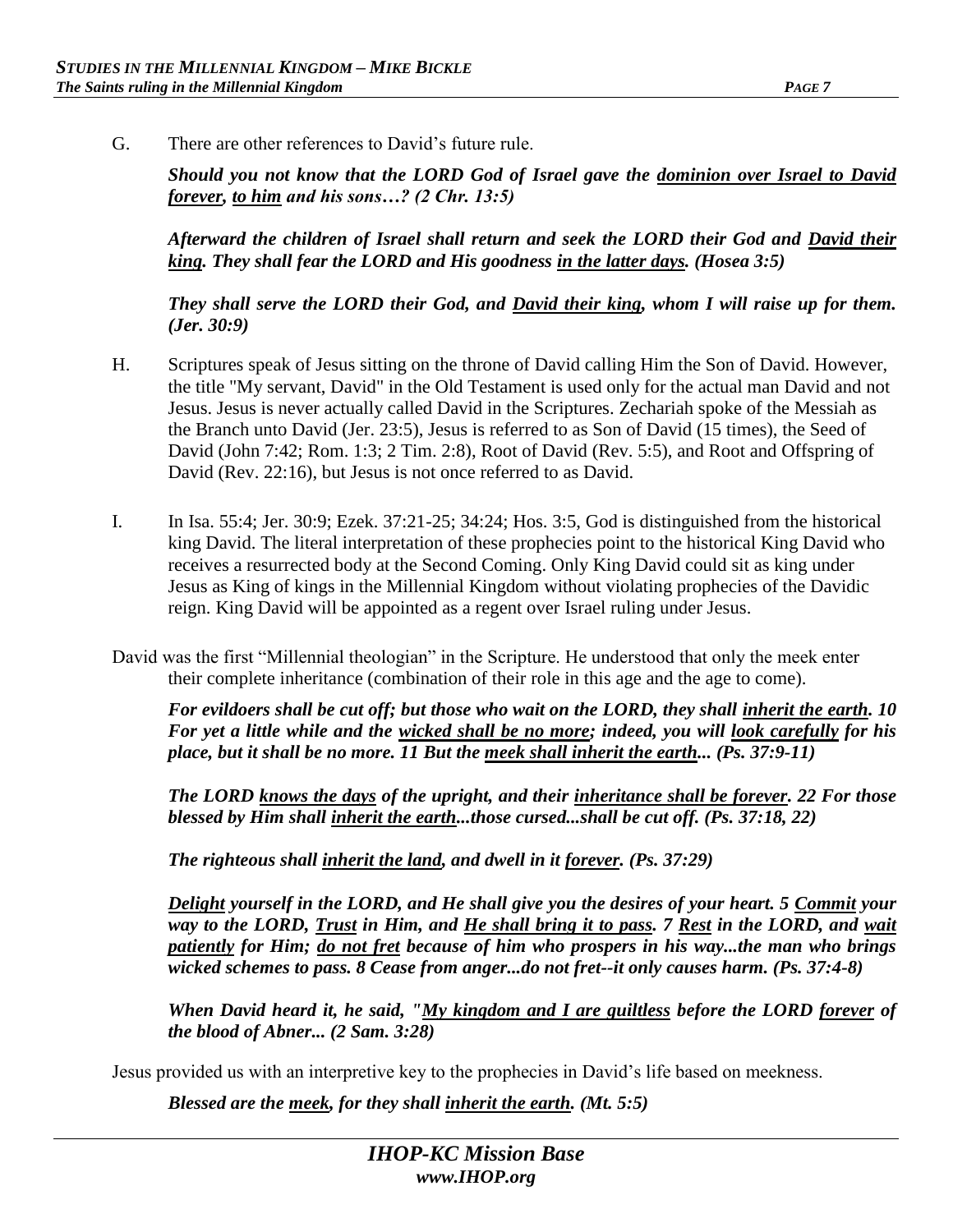## **X. THOSE WITH PERSONAL PROPHECIES FOR THE MILLENNIAL KINGDOM**

- A. There are others who have more personal prophecies in Scripture about their 1,000-year role in the Millennium than their role during their natural life.
- B. Zerubbabel (Hag. 2:20-23)

*The word of the LORD came to Haggai...saying, 21 "Speak to Zerubbabel, governor of Judah, saying: 'I will shake heaven and earth. 22 I will overthrow the throne of kingdoms; I will destroy the strength of the Gentile kingdoms. I will overthrow...the horses and their riders shall come down, every one by the sword of his brother (Zech. 14:13). 23 'In that day,' says the LORD of hosts, 'I will take you, Zerubbabel My servant, the son of Shealtiel,' says the LORD, 'and will make you as a signet ring; for I have chosen you,' says the LORD of hosts." (Hag. 2:20-23)* 

C. Abraham will be honored as a father who lives in Israel forever (Gen. 17:5-8)

*Your name shall be Abraham; for I have made you a father of many nations. 6 I will make you exceedingly fruitful; and I will make nations of you, and kings shall come from you...8 Also I give to you and your descendants after you the land in which you are a stranger, all the land of Canaan, as an everlasting possession.... (Gen. 17:5-8)* 

D. Daniel will have an inheritance in the Millennial Kingdom (Dan. 12:13)

*But you, go your way till the end; for you shall rest, and will arise to your inheritance at the end of the days. (Dan. 12:13)* 

E. Elijah will be used in the restoration process in the Millennium probably by turning the hearts of the people to the Lord as He will do just prior to the Millennium (Mal. 4:5-6; Mt. 17:10-11)

*Jesus answered, "Indeed, Elijah is coming first and will restore all things." (Mt. 17:11)* 

*I will send you Elijah...before the coming of the….Day of the LORD. 6 He will turn the hearts of the fathers to the children, and the hearts of the children to their fathers..." (Mal. 4:5-6)* 

F. Aaron was set apart forever to minister to God

*Aaron was set apart, he and his sons forever, that he should...burn incense before the LORD, to minister to Him, and to give the blessing in His name forever. (1 Chr. 23:13)* 

G. The offspring of the OT priests of Zadok (Ezek. 44:15-16)

*"The priests, the Levites, the sons of Zadok, who kept charge of My sanctuary when the children of Israel went astray from Me, they shall come near Me to minister to Me..." says the Lord GOD. 16 "They shall enter My sanctuary, and they shall come near My table to minister to Me, and they shall keep My charge." (Ezek. 44:15-16)* 

*David said, "No one may carry the ark of God but the Levites, for the LORD has chosen them...to minister before Him forever." (1 Chr. 15:2)*